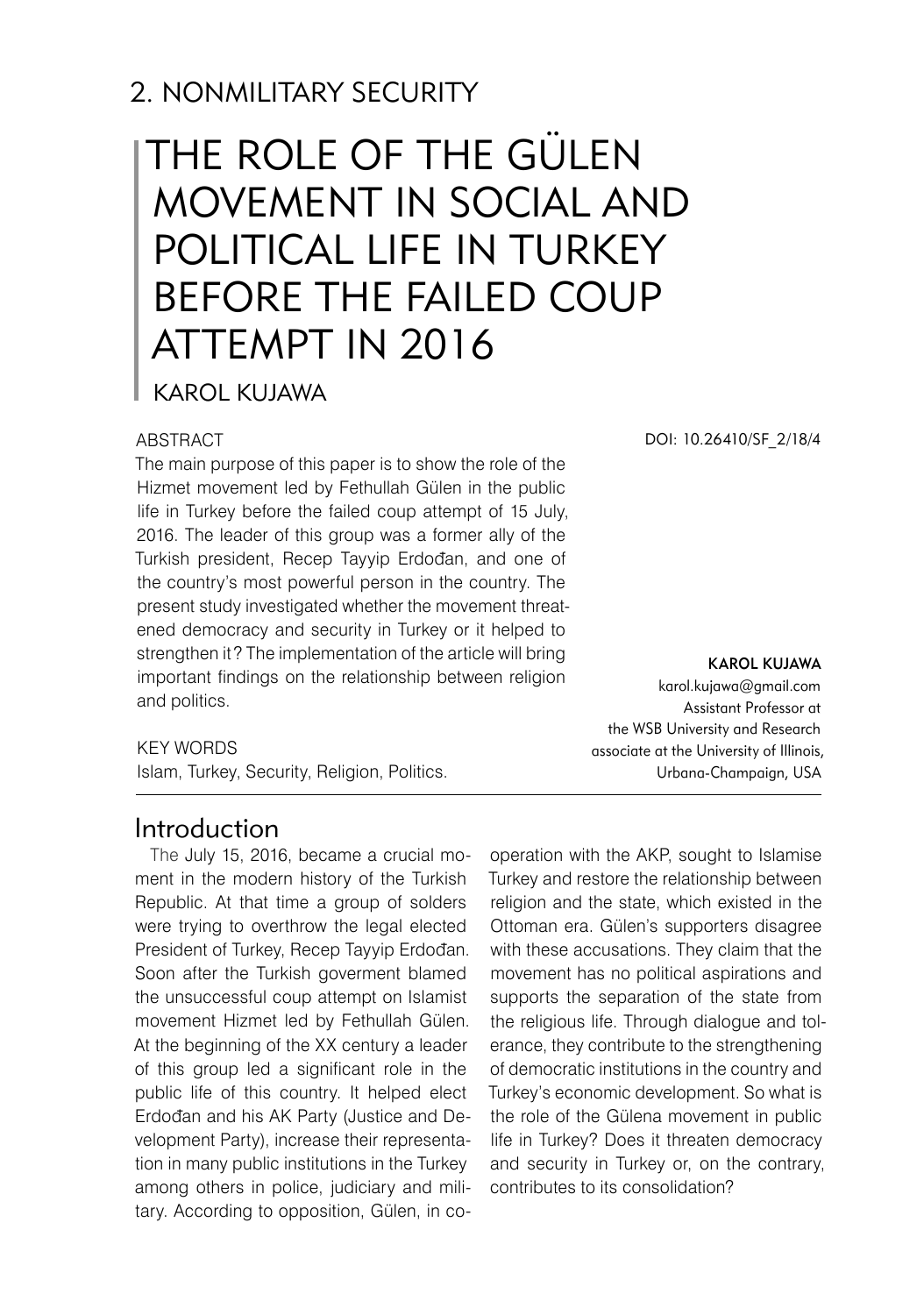### Historical Background

Fethullah Gülen was born in the eastern part of Turkey in 1941. He grow up in the conservative family. His career as a preacher began in Izmir, which is considered as a bastion of secularism in Turkey. The fame of the teacher (Hocaefendi) brought him lectures, which he conducted in schools, mosques, but also in public places such as cafés and traditional teehouses (Cajtane). In the 1970s, a group of his sympathizers began to meet regularly in homes and flats called "Light Houses" (Isik Evleri). In 1971, the Turkish authorities considered that Gülen activities constitute a threat to the state and arrested him for several months. After release from the prison, Gülen received support from the authorities in building up his organization. In 1978, his movement established the first studio centres (Dersane) to prepare students for the entrance exams for higher education. A year later, he began to publish a journal "Sizinti", which promoted synthesis of knowledge about Islam. Also, in his media – mainly video and cassette tapes – he expressed his support of the military regime, refered to the Islamic traditions, and criticised leftists and Iran (Yýlmaz, Weller, Barton, 2013; Ebaugh, 2014).

The movement flourished after another military coup in 1980. At that time the military authorities considered that the movement not longer poses a threat to the state and allowed them to promote the Turkish-Islamic synthesis of the state. Private schools called "houses of light" run by Gülen's supporters gained the status of state educational institutions. Moreover, thanks to the intercession of the authorities, the number of Gülen schools started to grow. In the 80's and 90's there were already 150 private schools and 150 dersanes in the country. Also, the liberalisation of public life in Turkey allowed the movement to make efforts to spread its activities abroad, mainly in the post-communist countries in the Balkans and the post-Soviet republics in the Central Asia. At the same time, Gülen distanced himself from radical Islamists. He supported a military coup in 1997 that led to the collapse of the pro-Islamic government of Necmetin Erbakan – an advocate of rapprochement with Arab states and an opponent of Turkey's integration with the European Union (EU) (Ali Saleem, 2017).

The relations between the state and the Gülen movement reached its contentious apex in 1998. The national-secular establishment began to treat the movement as a threat. They started to consider schools run by Gülenists as a pro-Islamic and radical instututions. Gülen, accused of attempting to build the foundations of the Islamic government, decided emigrated to the United States. Officially, he left the country due to health reasons. The state security tribunal issued a Gülen arrest warrant, and the prosecutor's office accused him of inciting his followers to overthrow the Turkish government. Despite this, the authorities did not seek extradition. Gülen was tried in absentia in 2000, acquitted in 2006.

During his stay in US, Gülen continued to maintain close contacts with Turkey. His movement was constantly developing. At the beginning of the 20th century there were over 500 Gülen schools around the world (half of them were outside of Turkey). The Gülen movement also had its own universities, a large network of non-governmental organizations and media (among others Fez media group, which includes the Turkish daily Zaman, Sizinti magazine, Nowa Umit, Fontanna, Samanyol TV, Mehtap, Ebru English satellite channel TV based in New Jersey, or Burc FM radio station). Gülen's empire also included hotels and the banks such as Asya, Cihan Haber Ajansý (Ali Saleem, 2017).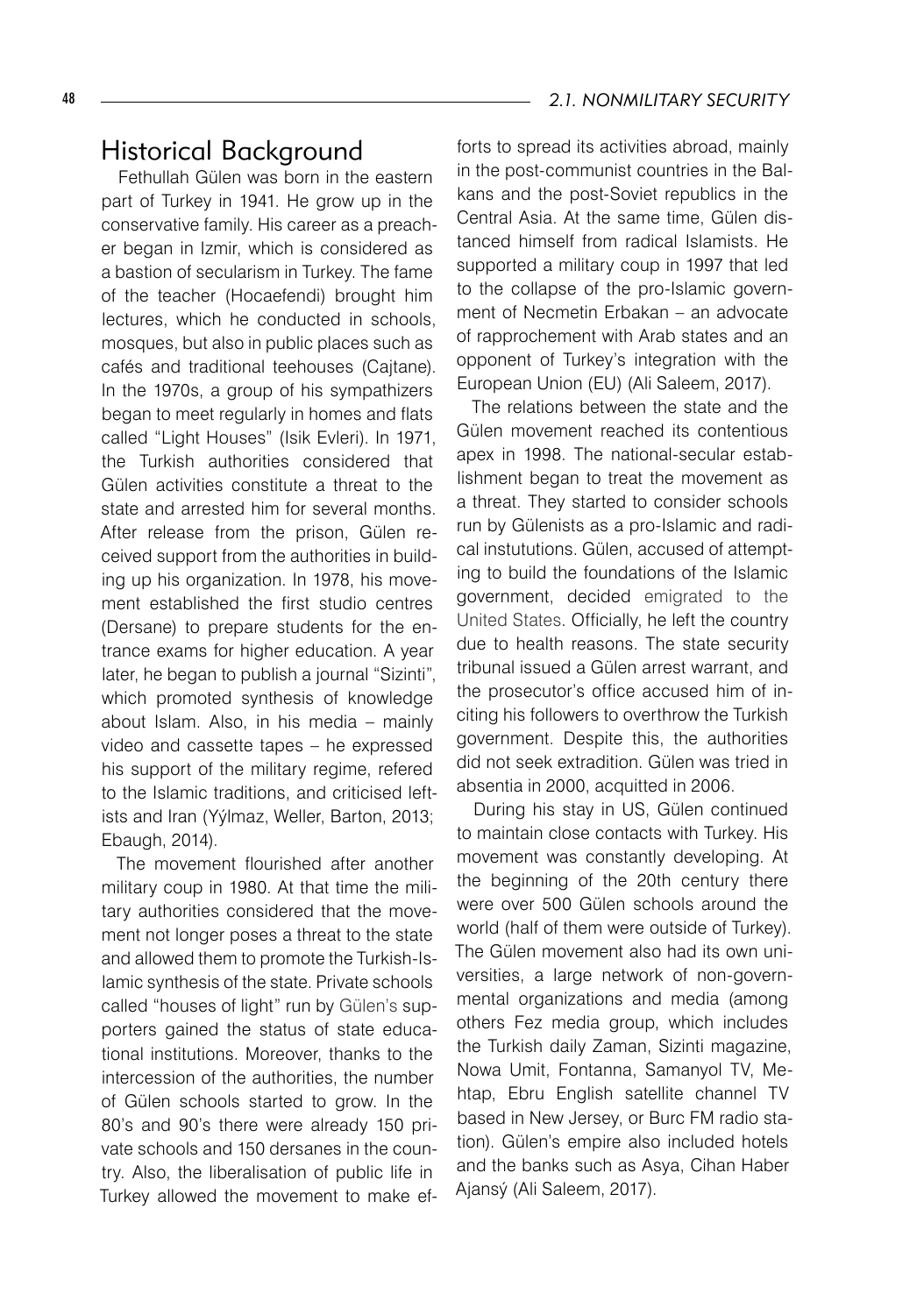## Assumptions of Hizmet Movement

On religious issues, Gülen was an advocate of moderate Islam. He condemned fundamentalism and religious fanaticism, believes that religion is a private matter, and its requirements should not be imposed on anyone. He opposed the implementation of a Koranic law in a state along the lines of Iran or Saudi Arabia. Its philosophy was based primarily on dialogue and tolerance. It is strongly focused on love for one's neighbour, positive thinking or charity. Regarding this matter, many researchers say that Gülen was inspired by the philosophy of the Sufi poet and mystic Mevlan Jalalal ad-Din Muhammad Rumi. Others even suppose that within his movement he created a neo-sufi Tariqat. Despite this, Gülen denies that he has ever belonged to the Sufic Order and has no relations with the members of this movement. However, he believes that Sufism is an integral part of Islam and praises the members of Sufism for being spiritual leaders of Islam and have shown generations of Muslims how to follow the path to human perfection.

One of the fundamental pillars of Gülen's philosophy was also education. His main goal was to create a "golden generation of Muslims" who will be successful in many parts of the Muslim world (Hendrick: 2013). The Gülen schools used to play a key role in this process. Students were to acquire modern knowledge that would allow them to develop their skills and climb the career ladder. The curriculum of these schools was based on principles such as piety, kindness, honesty and diligence. It dissociates itself from extreme nationalistic ideology. However, it is not devoid of nationalistic elements – it promotes Turkishness in a moderate way. Gülena schools do not spread proseelitism either – religion

is taught once a week, and in some cases almost never at all.

Moreove, Gülen also sees a strong need of democratisation of Turkey. He clamed that, despite the many drawbacks, democracy is now the only possible system and that people should try to modernise and consolidate democratic institutions in order to build a society where individual rights and freedoms will be respected and protected, where equal opportunities for all will be more than just a dream. Believes that, standards of democracy and justice in Turkey must be raised to the level of Western countries (Gülen: 2004). Gülena was also open to the liberal economy. He encouraged his members to become involved in capitalist activities. However, it warns its members against excessive, empty materialism. This pro-business attitude makes some researchers perceive the Gülen movement as an Islamic version of Calvinism (Softic, 2014).

#### Supporters of Gülen

In relatively very short time Gülen's ideas became very popular in the country. It is estimated that there were about 7 million supporters of the Gülena movement all over the world. Among his supporters were large people who saw the need to restore the greatness of the Ottoman Empire in Turkey, the so-called Ottoman-Nostalgic people. Also, he was popular among the conservative Turks, by those who were rejected by the secularists or by minorities such as Alevis or Kurds, who had been subject to discrimination for years. Gülen also convinced a large number of Turkish businessmen, often referred to in Turkey as "Anatolian Tigers" or "Green Capital", who made their fortunes during the economic boom of the 1980s. Thanks to their help the movement gained financial support in the development of its activities (Pitel, 2017).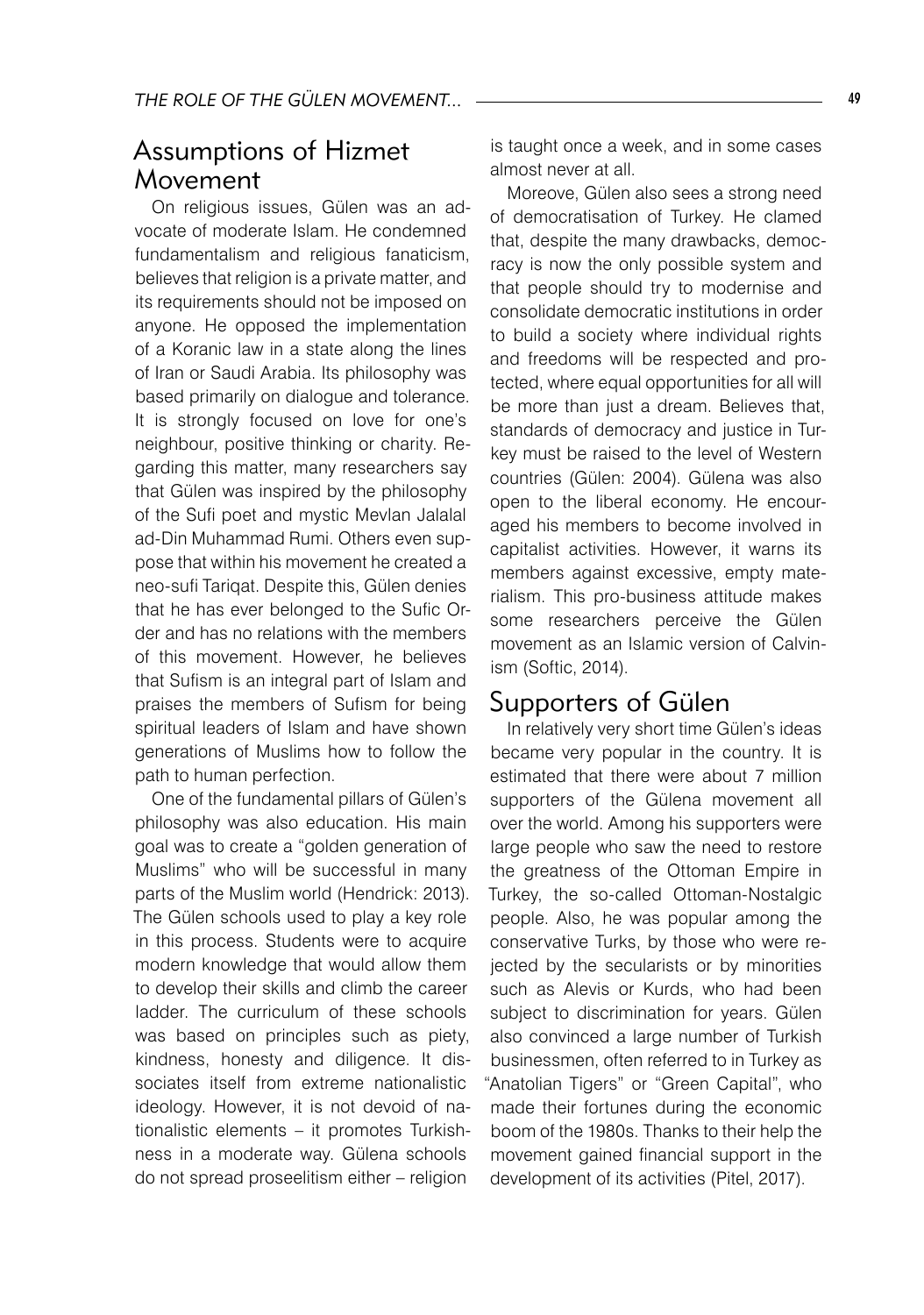His supporters include also many members of the AK Party, which has been in power in Turkey continuously since 2002. It is estimated that half of them identify with Gülen's ideas. The President of Turkey, Abdullah Gul and the Turkish Foreign Minister Davutoglu were considered to be the biggest supporters of Gülen (MacLean, 2014). Recep Erdođan, the Prime Minister of Turkey, was also credited with strong ties with the Gülen movement. However, he belonged to the more conservative wing in the AKP. As a student of the Islamic school *imam hatip* he represented more conservative position in social and religious matters. Also, he admired panislamic movement such as Muslim Brothers and tried to postpone democratic reforms in Turkey.

Despite these differences, Erdođan derives significant political benefits from cooperation with Gülen. In the country, Gülen's media have consolidated positive image of Erdođan. Abroad, however, they presented him as a democrat and moderate Muslim. In addition, Gülen's schools and organisations support the Turkish government's efforts to expand Turkey's influence in the world. In the USA, for example, the Gülen movement was Turkey's strongest lobby.

The cooperation between the Gülen movement and Erdogan was also related to home affairs. Turkish opposition claimed that both of them seek to restrict freedom of expression and marginalise the role of the opposition in public life. One of the victims of this policy could be Nedim Sener, a reporter of the Milliyet daily, who in his publications showed the backstage of cooperation between the AKP and Gülenists. Another well-known reporter detained by the police was Ahmet Şık, a journalist from the "Radikal" magazine, who prepared his book on the activities of the Gülenists under the title "Imamin Ordus" (Imam Army).

## Tensions Between Erdođan and Gülen

Despite the common interests between allies, tensions between Gülen and Erdođan became more and more frequent. Particularly the Kurdish issue caused a difference of opinion. The Gülena movement was in favour of a peaceful solution of this problem. They believed that education of Kurdish people will help to integrat with Turkish society. For that purpose, movement sponsored free scientific centres that provide tutoring to poor students of Kurdish origin from rural areas or ghettos in large cities. Gülen also urged the government to implement the rights of the Kurdish people according to European Union standarts. He also claimed that the Kurds have the right to teach their mother tongue in state schools. Moreover, journalists and writers associated with the movement (e.g. GYV Civic Foundation) proposed the introduction of Turkish-Kurdish education in the draft new constitution. Some of members of the Gülen movement (including journalists associated with the daily "Zaman") suggested even to release the leader of the Kurdistan Workers' Party (PKK), Abdullah Öcalan, and put him under house arrest. However, on the Kurdish issue, Erdođan took a much more conservative stance. He was much less inclined to make concessions on this issue (Babahan, 2011).

The conflict of interests between Gülenists and Erdođanists can also be seen in foreign policy matters. Gülen was a strong supporter of Turkey's full membership of the European Union (EU). He claimed that membership will bring many benefits to both Turkey and the EU. This position he promotes in media, and thus strengthen pro-EU sentiments among Turkish society. Also, he advocated close cooperation with the United States and Israel. Erdođan, on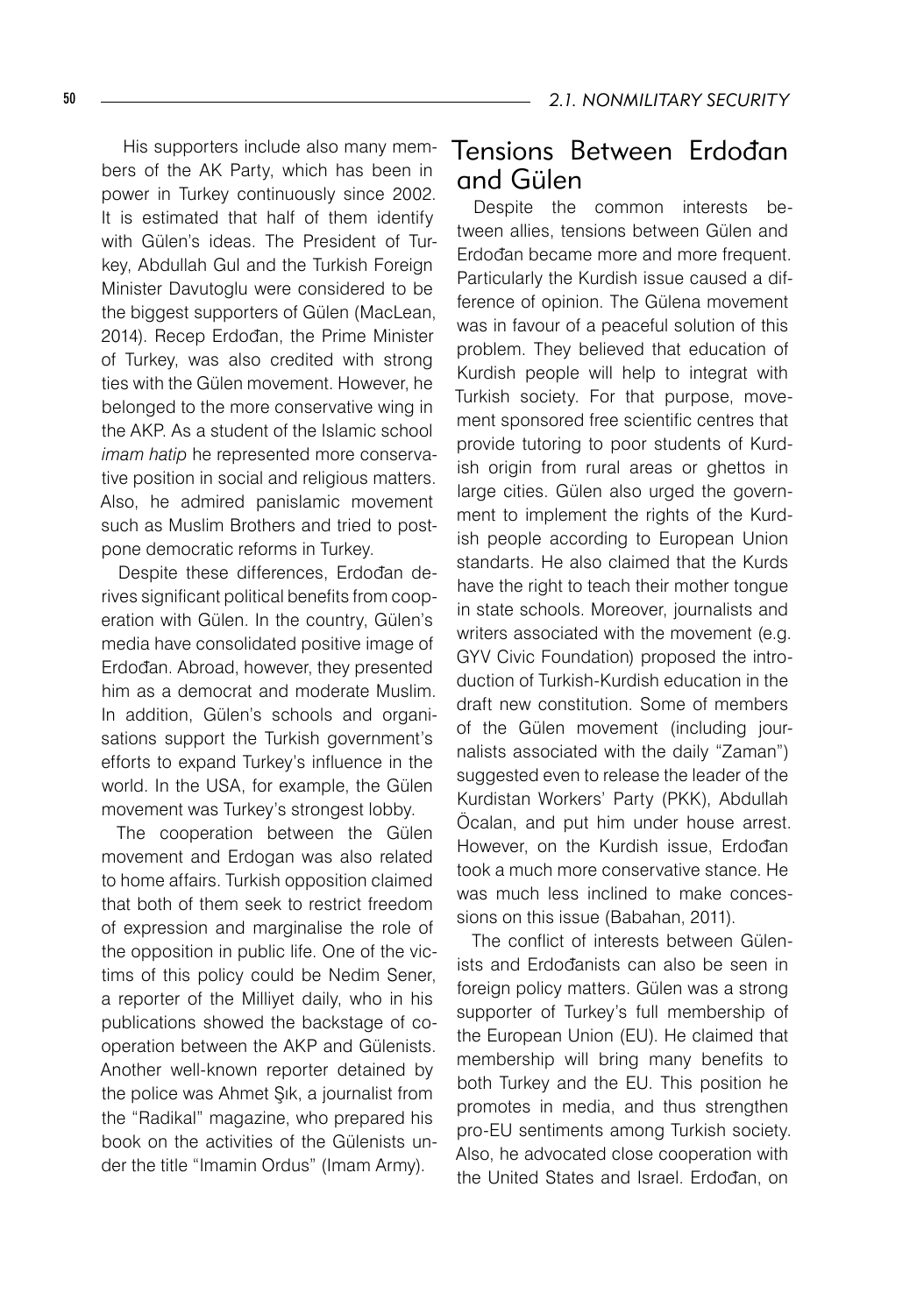the other hand, was in favor of relaxing relations with the United States and Israel. The first tensions between Erdođan and Gülden on this issue occurred during the Economic Forum in Davos in 2009, during which the Turkish Prime Minister criticized Israeli President, Shimon Peres, for his military operations in Gaza. Once again, the difference in interests between Gülen and Erdođan was evident shortly after the attack by Israeli soldiers on the "Mavi Marmara" in 2010, which killed nine Turkish citizens. In response, Erdođan took a firm line towards Israel, expelling the Israeli ambassador and suspending military cooperation. Gülen's acceptance of such action was received critically. He considered that the responsibility for the tragedy also lies with the Turkish authorities, while the ship "Mavi Marmara" should not leave Turkish ports without Israel's consent.

Moreover, Iran became a source of misunderstanding between Gülenists and Erdođanists. Regarding this issue, Gülen has been very critical of this country. He believed that Iran is a "sick part of Islam" and Turkey's relations with Iran were always problematic and complicated. Moreover, Gülen treated this country as the source of the greatest evil in the Middle East and Central Asia. He pointed out that he is against rapprochement with Iran and advocates that Turkey should effectively limit the country's influence in the region. Erdođan, on the other hand, took a more moderate stance towards Iran. He was in favour of lifting the sanctions imposed by the EU, Israel and the United States against this country and developing economic cooperation.

It become clear that the cooperation between these groups sooner or later will be broken. Finally, during the presidential election in 2015 financial scandal broke out. Media controlled by Gülen have published disgraceful tapes on which the Turkish

Prime Minister, with the help of his son Bilal, makes illegal financial transactions. However, the corruption scandal did not harm Erdođan. He was re-elected President and hastily started to reduce the Gülen in the public institutions. Moreover, the Movement has been recognised as a terrorist organisation and all its institutions have been closed. The authorities have also carried out arrests among the leading leaders of the movement. Despite this, many of Hizmet followers still remain in their public positions, among others at universities, judiciary or police. Erdogan, however, despite his strong position in the country was still unable to carry out a legal purge that would have allowed him to take full control of the state insitutions. The situation has changed until the failed putsch of 2016. The goverment blamed the coup attempt on Gülenists and undertook mass arrests of its members. However, the question of whether Gülen was really responsible for organisation of the failed coup remains open.

#### Conclusions

The Hizmet movement led by the Gülen is a synthesis of Islam, nationalism and social conservatism. It is strongly rooted in the tradition of the Anatolian countryside, above all in Sufism. Since the last two decades the movement gained popularity among Turkish people thanks to the Neo-Ottoman revival in public and cultural life. Despite the apolitical assurances of the Hizmet leaders, it does not lack political ambition. Its members have been active in many spheres of social life. They supported each other and played an increasingly important role in police, army, education or judiciary. However, they do not seem to have sought to transform Turkey into an Islamic country like Iran. On the contrary, they tried to limit the influence of radical